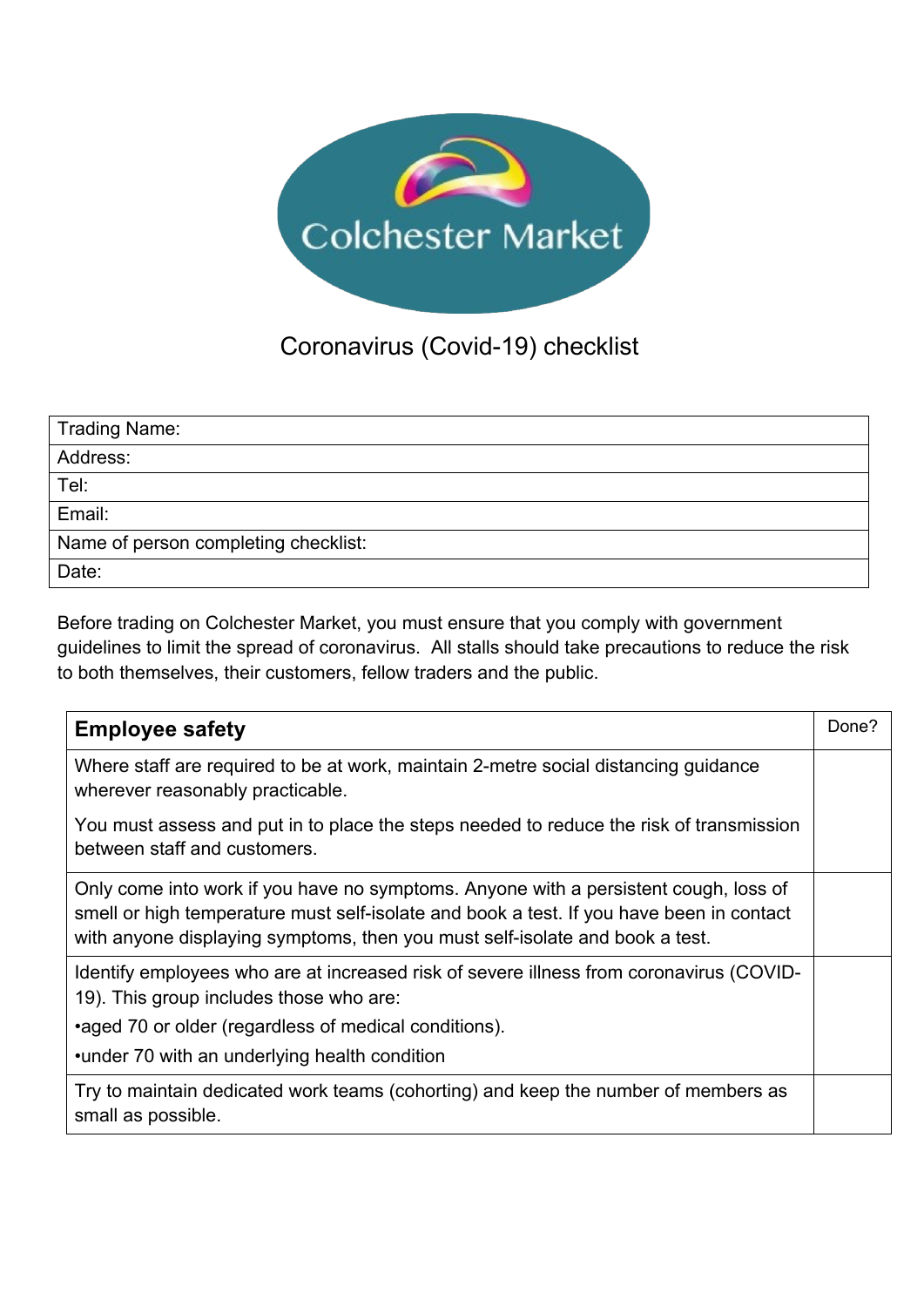| Provide handwashing stations for you and your customers. All staff to wash their hands<br>regularly using soap and water for at least 20 seconds. Where facilities to wash hands<br>are not available, hand-sanitiser should be used.                                                                                                                                                                    |  |
|----------------------------------------------------------------------------------------------------------------------------------------------------------------------------------------------------------------------------------------------------------------------------------------------------------------------------------------------------------------------------------------------------------|--|
| Ensure social distancing signage is displayed clearly for your customers.                                                                                                                                                                                                                                                                                                                                |  |
| Where it is not possible to remain 2 metres apart, staff should work side by side or facing<br>away from each other, rather than face to face.                                                                                                                                                                                                                                                           |  |
| Increase the frequency of cleaning and disinfection. Attention to be given to shared<br>equipment and hand contact surfaces including work surfaces, tables, chairs, switches,<br>door handles, push plates on doors, hand towel dispensers, taps etc. Check that you are<br>using sanitisers that comply with BS EN 1276 and that staff are adhering to the correct<br>contact time and dilution rates. |  |
| <b>Public safety</b>                                                                                                                                                                                                                                                                                                                                                                                     |  |
| Introduce an ordering service to limit and reduce the risk of queues and long waiting<br>times.                                                                                                                                                                                                                                                                                                          |  |
| If a click and collect service is offered, provide a designated collection time.                                                                                                                                                                                                                                                                                                                         |  |
| Provide sanitiser with an alcohol content for customers                                                                                                                                                                                                                                                                                                                                                  |  |
| You should introduce control measures to implement the 2-metre social distancing for<br>your customers<br>Limit the number of people at the stall and control entry so that the stall does not                                                                                                                                                                                                           |  |
| become overcrowded.<br>Adopt a one-way system and keep left. Customers must not cut across one<br>another<br>Maintain queue control outside the stall so that the 2 metre rule is observed by<br>$\bullet$                                                                                                                                                                                               |  |
| those waiting in the queue – customers must not be allowed to congregate or<br>loiter.<br>Use signage and floor markings to direct people around the stall and maintaining<br>a 2-metre distance.<br>Close the premises and re-assess if it becomes too busy.<br>Staff may need to act as stewards to advise customers on social distancing.                                                             |  |
| Customers should not be directly in front of the till operator or server. Options to control                                                                                                                                                                                                                                                                                                             |  |
| risk include:<br>Provide a 'sneeze screen' barrier to protect both customers and the till operative/server.                                                                                                                                                                                                                                                                                              |  |
| Alternatively, create an exclusion zone around the till area with a customer notice<br>'Please stand behind the line while being served'                                                                                                                                                                                                                                                                 |  |
| Wear a mask when in close proximity (less than 2 metres of customers and colleagues)<br>unless you have an exemption (must display exemption notice).                                                                                                                                                                                                                                                    |  |
| Contactless payments should be encouraged. Place a sign at the till 'Please use<br>contactless payment if you are able to do so. Contactless payment is available for<br>purchases up to £45'                                                                                                                                                                                                            |  |